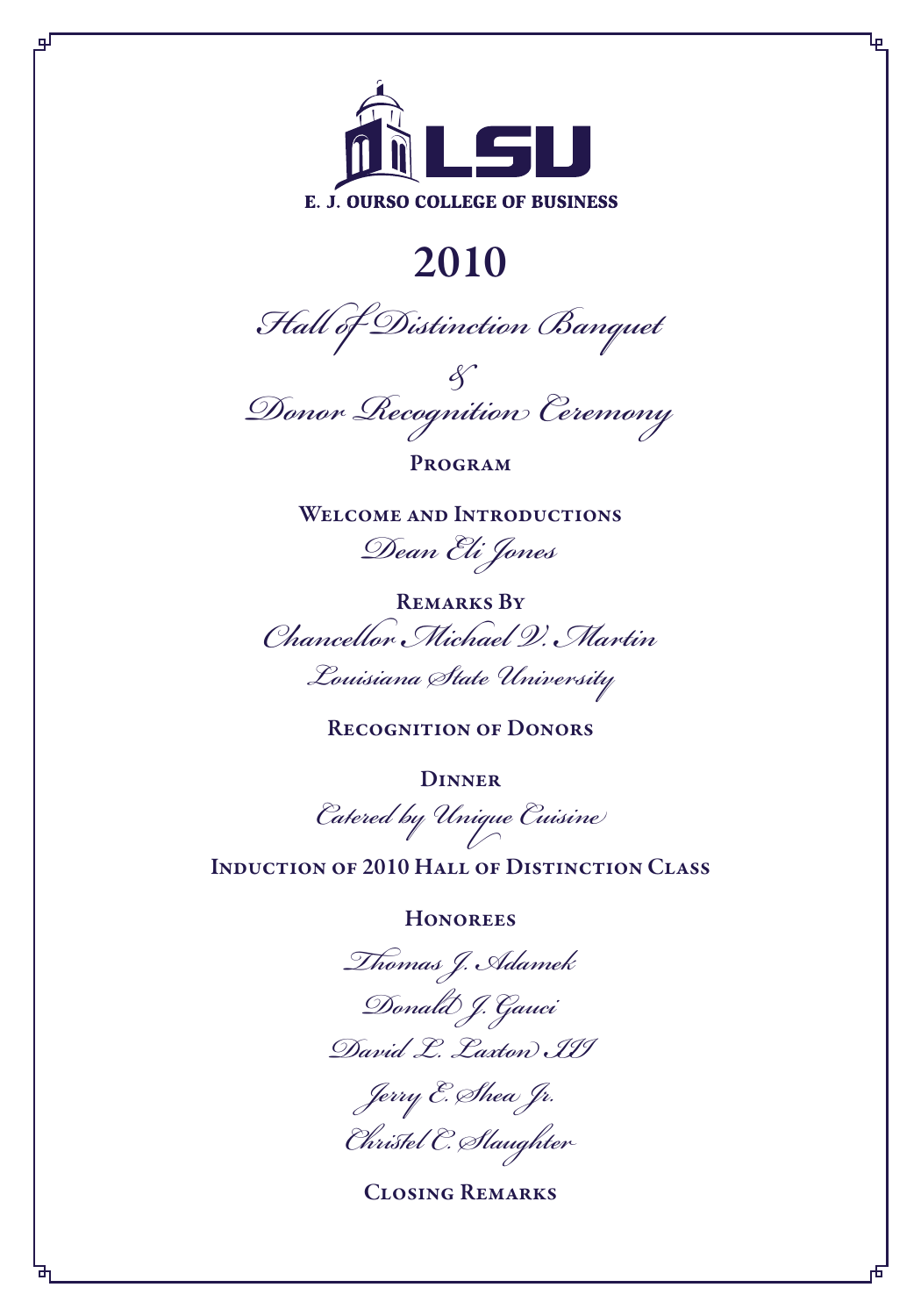*E. J. Ourso College of Business Hall of Distinction*

LSU's E. J. Ourso College of Business has long been at the forefront of producing leaders who make significant contributions to the areas of business, academia, government, and the community at-large. Whether alumni or friends, individuals who have a strong association with the college and have distinguished themselves through their personal and civic achievements are considered annually for the Hall of Distinction.

Well before the formal establishment of the E. J. Ourso College in 1928, students attending the University with aspirations in various endeavors were taught the basic principles of entrepreneurship necessary to be successful. Such successes established the foundation later alumni would utilize to achieve their accomplishments. Continuously the college has recognized these ambassadors of LSU. Since 1996, the E. J. Ourso College has honored these individuals through the Hall of Distinction.

Nominees for the Hall of Distinction may be submitted by anyone and are solicited on behalf of the E. J. Ourso College by the Dean's Advisory Council, the College Executive Committee, and past inductees.

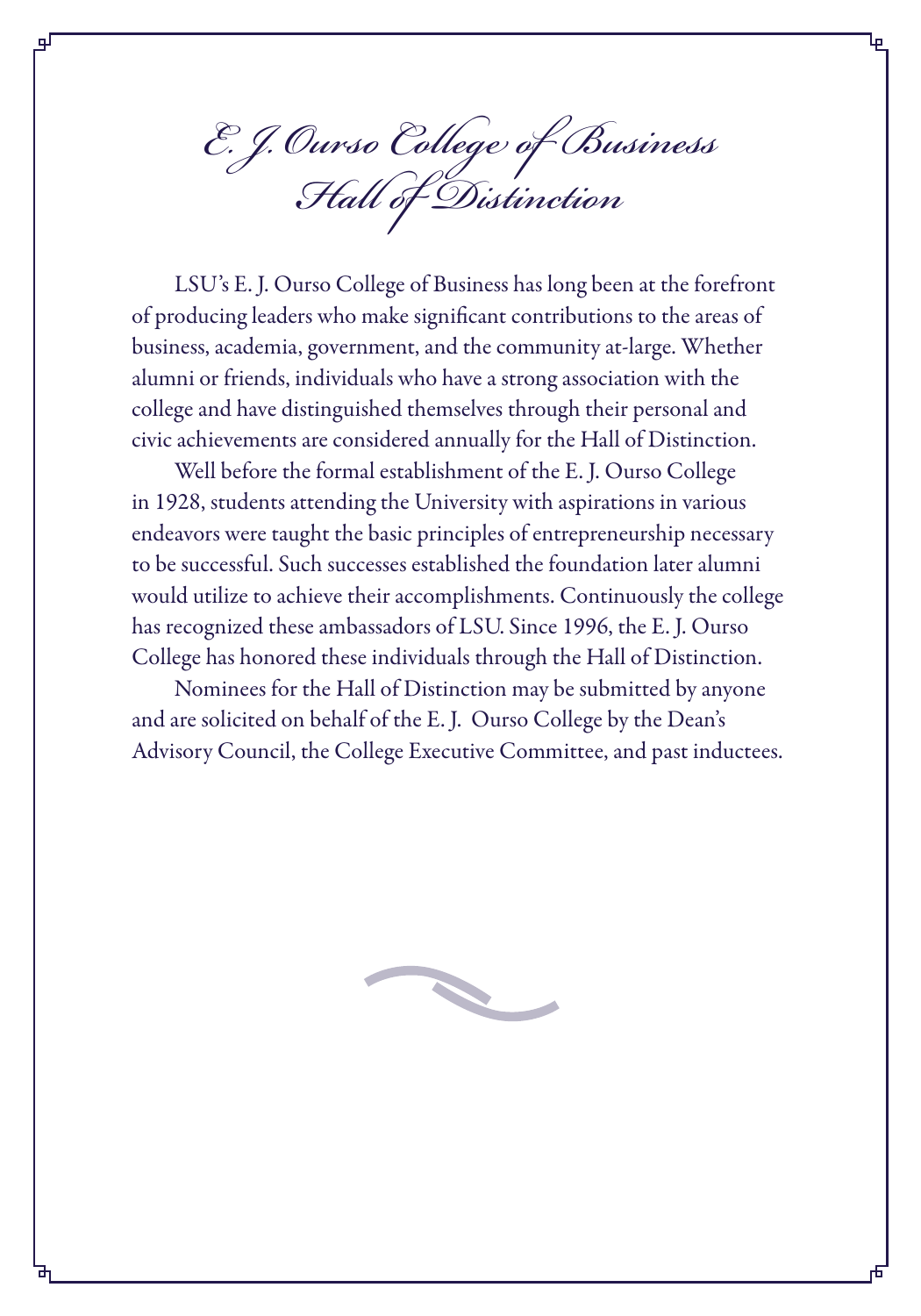*Donor Recognition Ceremony*

qГ

Tonight marks the E. J. Ourso College of Business' Fourth Annual Donor Recognition Ceremony. The Donor Recognition Ceremony acknowledges individuals and organizations that have committed \$250,000 or more cumulatively for the E. J. Ourso College to the LSU Foundation since the launch of the Forever LSU Campaign on July 1, 2001. For reaching a higher giving level during calendar year 2009, the following donors will be honored.

The E. J. Ourso College is grateful for the support of these generous donors.

*Founder \$10,000,000 - \$24,999,999* Toni and Emmet Stephenson

> *Philanthropist \$1,000,000 - \$4,999,999* Amedisys Inc. Cherie and Jim Flores

*Guarantor \$500,000 - \$999,999* **EXXONMOBIL** SHELL Sue Turner

*Provider \$250,000 - \$499,999* KPMG WALTER LANTZ FOUNDATION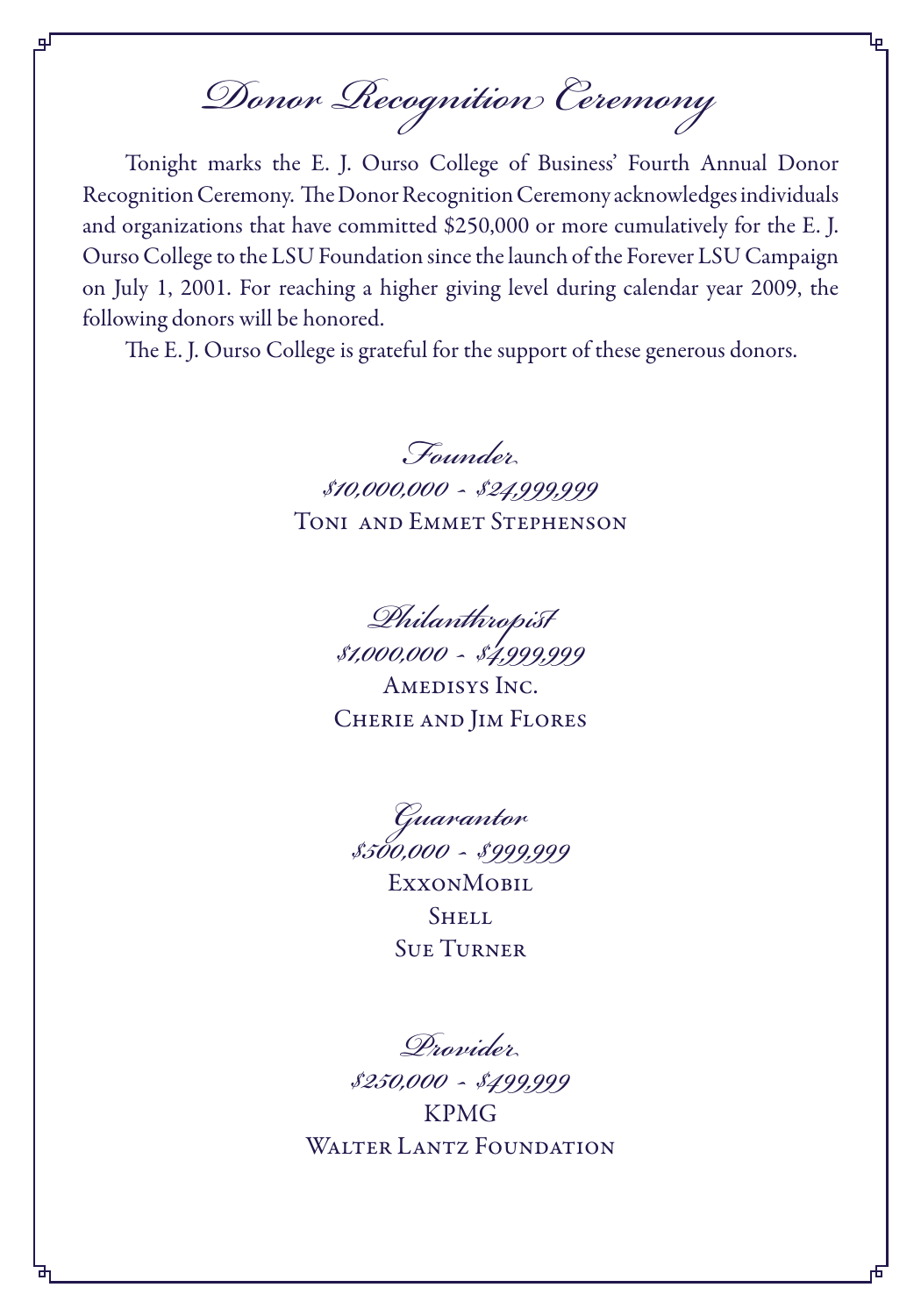*Thomas J. Adamek*

Thomas Adamek is a co-founding member, president, and managing director of Stonehenge Capital Company LLC, where he is responsible for asset management and business development activities. He is also a member of its board of managers. Stonehenge is a national specialty finance company with expertise in structured tax credit finance in a variety of industries. Additionally, Stonehenge provides private debt and equity solutions to growing companies.

A native of Rochester, New York, Mr. Adamek received his bachelor's in finance from LSU in 1982. He began his professional career with Louisiana National Bank, which was the predecessor of Bank One Corporation. From 1983 through 1999,



 Mr. Adamek held various positions with Bank One, culminating in a managing director role that focused on venture capital, investment banking, and capital markets activities.

In 1999, Mr. Adamek co-founded Stonehenge, which today has 35 employees in nine states with partner level oversight in Louisiana and Ohio. Seven years after its creation, the Stonehenge team co-founded Aramid Capital Partners, a London-based partnership that sources and refers investment opportunities to The Aramid Entertainment Fund. The latter provides entertainment finance in the form of short- to medium-term liquidity to producers and distributors of film, television, and other media and entertainment content, secured against a variety of assets. Mr. Adamek serves as one of Aramid Capital Partners' directors.

Throughout his career, Mr. Adamek has been a member of the board of directors of several privately held businesses in which Stonehenge and Bank One have invested. Additionally, he served on the board of governors of the National Association of Small Business Investments Companies from 1987 to 1996, including two years as president of the Southwest Regional Association. Mr. Adamek was also the chairman of the Venture Capital Institute in 1994 and 1995.

Away from the world of finance, Mr. Adamek has volunteered his abilities as a member of the board of directors and treasurer of the Louisiana Art and Science Museum, as a member of the development committee of the Mary Bird Perkins Cancer Center, as a past-president of the Mid-City Kiwanis Club in Baton Rouge, and as a board member and treasurer for the Louisiana Alliance for Biotechnology.

Mr. Adamek and his wife, Lisa, have been married for 14 years and have seven children between the two of them—Emily, Rachel, Bailey, Alex, Ryan, Sara, and Elizabeth.

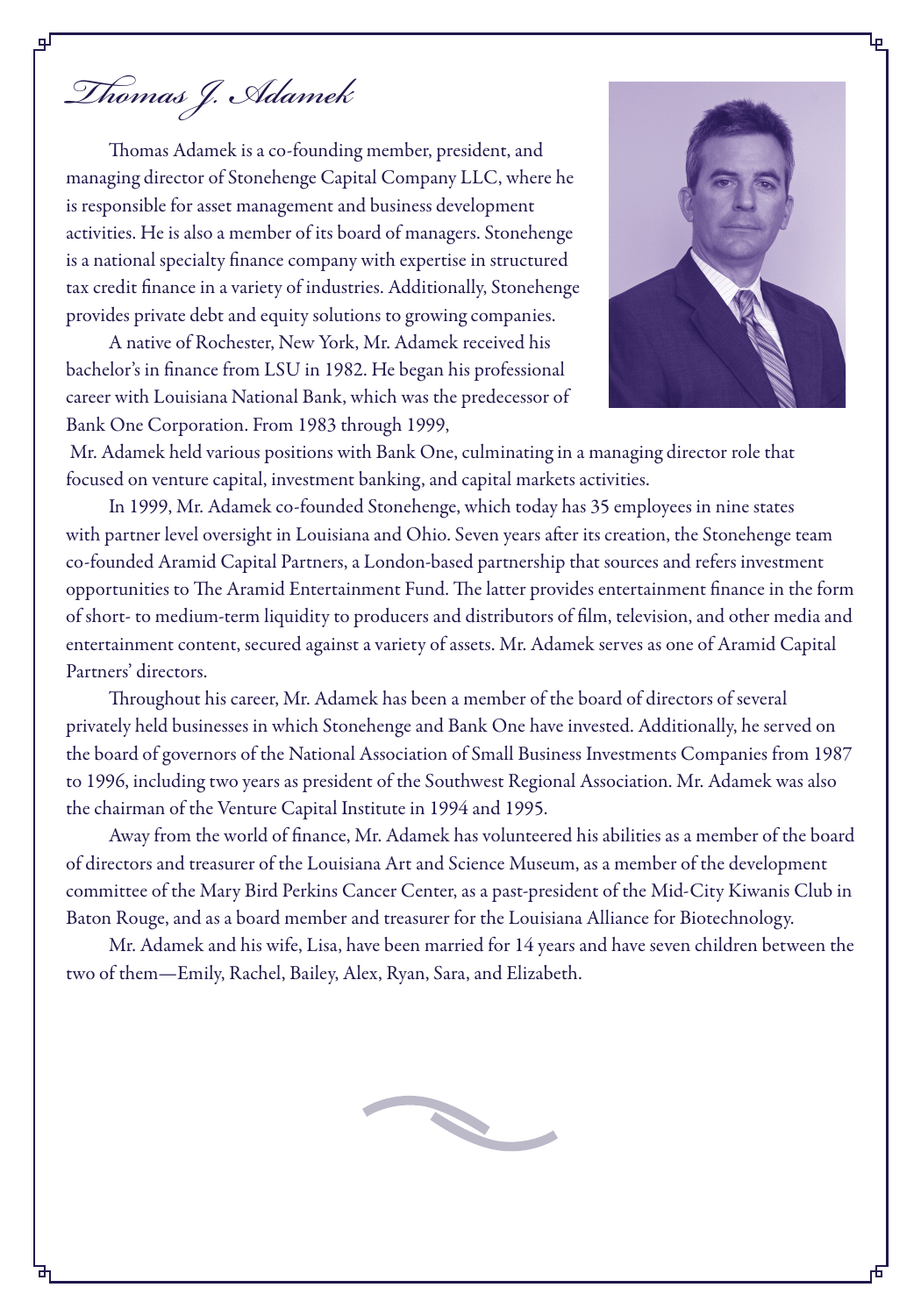*Reflections*

Attending high school locally, I learned early about LSU. In fact, I took my first LSU class at Baton Rouge High School–philosophy. I guess that's when I learned to think!

In the years preceding my enrollment at LSU, I spent many hours admiring the University–walking and riding my bicycle through the campus where "stately oaks and broad magnolias shade inspiring halls." I would hitch a ride (and eventually drive myself ) to Tiger Stadium on Saturday night. Trite but true, it was magical. I was in awe of the many traditions at the University before I stepped foot on campus as a freshman. Best of all, LSU was a couple hundred bucks a semester–all we could afford. That sealed the deal.

The times at LSU were unforgettable–so much time in the quadrangle my freshman and sophomore years, "reflecting" on the times (the U.S. boycott of the Moscow Olympics, the Iranian hostage crisis, Ronald Reagan's election as president, the tragic death of John Lennon). I had my first computer science class–Fortran (cards and all). Who would have thought how much that would change in the coming years?

The move to CEBA my junior year was quite traumatic–it was brand new and it was quite a trek from the quad, where I still had a couple classes. (I never really understood the combination of engineering and business–I am so pleased to see the business school finally receiving a home of its own that it deserves!)

There are too many other fond memories to recall. Mostly, I appreciate the friendships that have endured.

I balanced my academic and social experiences at LSU fairly well–maybe a little too much emphasis on the latter. Looking back, I wouldn't have done it differently. The Library (to clarify, not the Middleton Library) and the original Louie's, which sat about a dozen people, were great hangout spots. My fraternity (Sigma Nu) and the lacrosse team at LSU were wonderful "diversions" from my studies. Should I have worked harder for good grades? Yes. Did I leave LSU a more learned person? Absolutely. Did I understand how many "right" decisions and "lucky" breaks it would take to lead me here? No way.

I was chomping at the bit to get into the real world. Why? I haven't a clue. I graduated in three-and-a-half-years, smack in the middle of another Louisiana oil bust. Thank goodness for the leaders at Louisiana National Bank who continued to nurture an environment of opportunity for LSU graduates–even in the tough times. I got my first job!

I am proud of be a part of the LSU community. It is an integral economic engine for Baton Rouge and the state and the breeding ground for the next generation of business and civic leaders.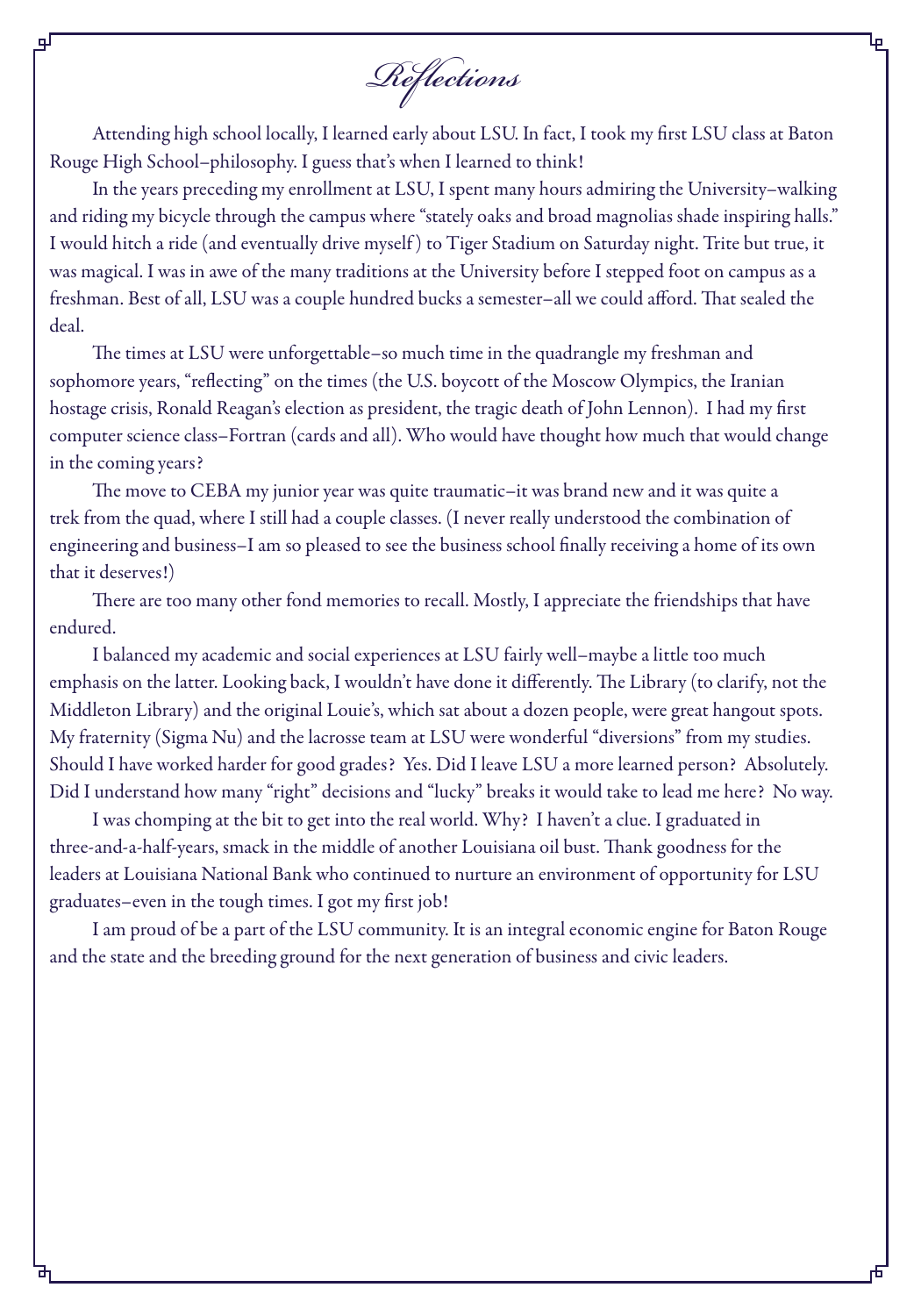*Donald J. Gauci*

Donald Gauci is a partner with Ernst & Young whose practice is focused on providing information technology risk management assurance and advisory services to clients in the oil & gas, power & utilities, telecommunications, technology, real estate and life sciences industries. Ernst & Young is a global leader in assurance, tax, transaction, advisory services and strategic growth initiatives.

A native of Baton Rouge, Louisiana, Mr. Gauci received his



bachelor's in accounting from LSU in 1987. While at LSU, he was a student in the Internal Audit Pilot School, which is now known as the Center for Internal Audit. Upon graduation, Mr. Gauci began his career in public accounting in New Orleans and early on developed a specialization in information technology assurance services. During this time, Mr. Gauci passed the Uniform Certified Public Accounting Examination and became licensed to practice public accounting in Louisiana. Additionally, he obtained a Certified Information Systems Auditor certification from the Information Systems Audit and Control Association and a Certified Internal Auditor certification from the Institute of Internal Auditors.

In 1994, Mr. Gauci joined the New Orleans office of Ernst & Young as a manager. After two years, he began serving clients in Houston, Texas from the New Orleans office. Mr. Gauci and his family relocated to Houston in 1999, and he was promoted to partner in 2000. In that role, he became a technical leader in his firm's Americas Area with responsibility for standards development, tool development, and quality assurance. Since becoming a partner, Mr. Gauci has served several global clients, including many oil & gas companies and a telecommunications company in Madrid, Spain. He is responsible for managing the financial assurance information technology practice of the firm's southwest region, and his efforts have been recognized repeatedly as a three-time finalist for Ernst & Young's Rosemarie Meschi Award.

Throughout his time at Ernst & Young, Mr. Gauci has continued his education through the firm's executive education program at Kellogg School of Management, Northwestern University, and a strategic leadership program at Harvard University. Additionally, he has devoted his time and talents to numerous organizations.

A member of the E. J. Ourso College of Business Dean's Advisory Council, Mr. Gauci serves on its executive committee and as the chairman of its finance committee. He also serves on the board of the Holy Name Passionist Retreat Center in Houston, is a member of that board's executive and governance committees, and is the chairman of its finance committee. Previously, he served on the Center for Internal Audit Advisory board and is a frequent presenter in the classroom and to student organizations.

Mr. Gauci and his wife, Kathryn, who is also an LSU graduate, have been married for 20 years. They have three children—Mary Kathryn, Michael, and Jonathan.

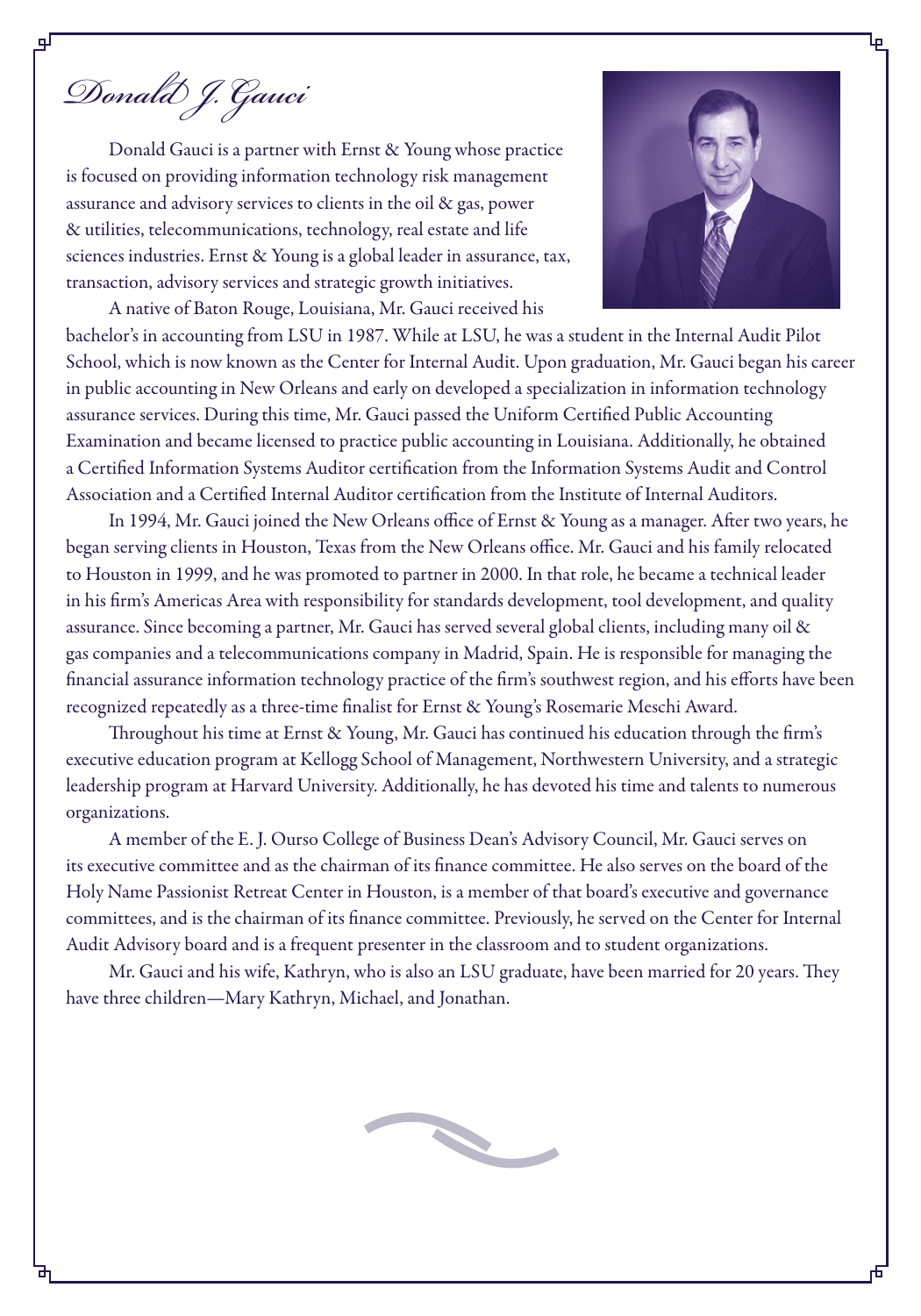*Reflections*

LSU has been a thread that runs through the entire fabric of my life. My family, friends, and career have all been influenced by this wonderful institution. I am grateful for the opportunities that I have been given as a result of my association with LSU.

As a native of Baton Rouge, many of my earliest memories include LSU. I recall with fondness the many Saturday evenings spent in Tiger Stadium with my father. He was an avid football fan, who inspired in me a love of LSU football at an early age. My mother spent much of her career as an administrative assistant in the College of Agriculture and retired from the University after many years of service. During my younger days when not in school, I would accompany her to work and roam the campus. I discovered the Museum of Natural Science, Mike the Tiger's home, and other fun aspects of the campus. I eventually met my wife, Kathryn, on campus. We dated through much of my time in school and have been married for more than 20 years. We have since shared our love of LSU with our children. My daughter, Mary Kathryn, has attended the LSU summer swim camp; my son, Michael, has attended a game in Tiger Stadium; and my son, Jonathan, wears his LSU gear with pride.

As a student at LSU, I was a member of Phi Kappa Theta Fraternity. There I met several friends with whom I am still in contact today. The Greek experience added a dimension to life at LSU that can only be described as fun. I did, however, learn about friendship, philanthropy, and teamwork through my affiliation with Phi Kappa Theta. As a member of other student organizations, like the Accounting Society and Beta Alpha Psi, I gained access to educational and leadership opportunities that have helped shape my development.

My working career began at LSU as a high school student worker during the summertime. I continued in various jobs at LSU throughout my college career. My most memorable times were spent working with Dr. Dan Satterlee in the Department of Poultry Science. He fostered my interest in computers and data analysis, while providing a guiding hand for my education. He helped me recognize my capabilities and encouraged me to achieve my best. Dr. Glenn Sumners in the accounting department gave me the opportunity to participate in his newly created Internal Audit Pilot School. This opportunity challenged my capabilities and inspired my pursuit of a career in public accounting and auditing. Dr. Sumners has continued to serve as a mentor throughout my career. He has coached me personally and has provided a significant number of career-ready students for my firm to hire. I am convinced that some portion of my firm's success is due in part to the efforts of Dr. Sumners and his students.

I have to admit that I get emotional when I hear the *LSU Alma Mater*. The song truly brings back a lifetime of fond memories that waken in my heart a tender glow. I have gained greatly and have been made better by the University. My continued involvement keeps the LSU spirit alive. I hope and pray to see greater glory for the institution that has so shaped my life. I am truly humbled and grateful for the honor of induction into the Hall of Distinction. Thank you.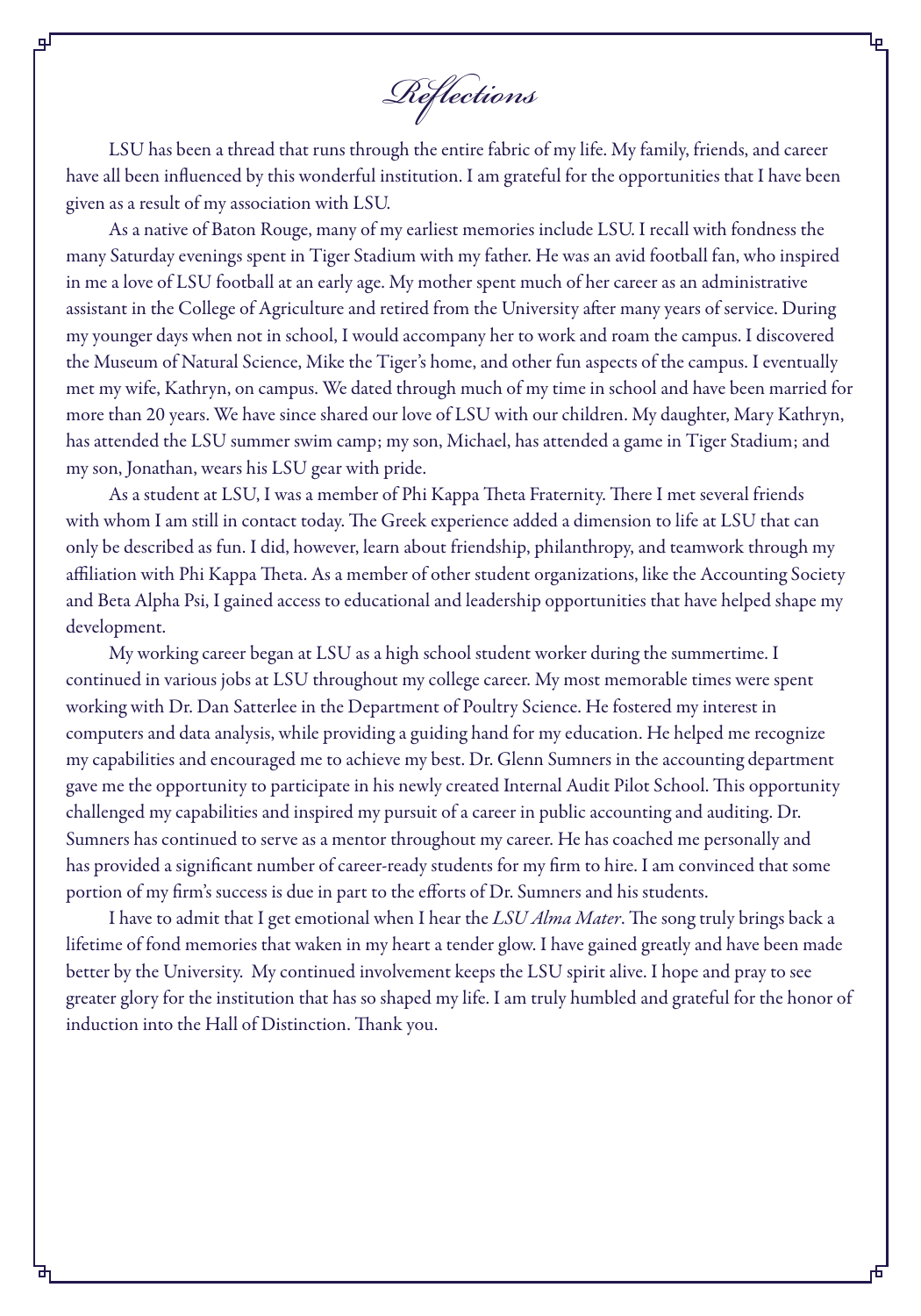# *David L. Laxton III*

цJ

David Laxton is executive vice president and chief financial officer of Edgen Murray, a global supplier of specialty steel pipe, fittings, plates, valves, and structurals to the energy industry. Edgen Murray has locations in Asia, Canada, Europe, the Middle East, South America, and the United States. He is also vice chairman of American Gateway Bank and the chairman of its audit committee.

A native of Mobile, Alabama, Mr. Laxton received his bachelor's in history from LSU in 1971, and a master's in accounting from LSU in 1976. He began his professional career with Ernst & Young CPAs in 1976, and worked with the firm



and others as a certified public accountant until 1984, before becoming the president of the Spinnaker Group, a management consulting and investment banking group in Houston, Texas. Six years later, Mr. Laxton became vice president and chief financial officer of Moody Price Inc., a Baton Rouge distributor of tube fittings, instrumentation, and filtration products. Subsequently, in 1996 he joined Edgen Murray.

 Throughout his professional career, Mr. Laxton has been involved with a variety of industry related activities. A member of the Louisiana Society of CPAs, he is also a former member of the E. J. Ourso College of Business Department of Accounting's Advisory Board, a former president of the Baton Rouge chapter of the National Association of Purchasing Management, a former officer of the National Association of Accountants in Baton Rouge, and a former member of the American Accounting Association. Additionally, Mr. Laxton has co-authored articles for *Management Accounting* and *Financial Executive* and was recently asked to join the newly forming LSU Department of Finance Advisory Board.

As a community-minded individual, Mr. Laxton has donated his time to serve as chairman and 10 years as a member of the board of directors of Episcopal High School. He has been a national officer of Alpha Tau Omega Social Fraternity, the president of several homeowners' associations, led two Little League Baseball Organizations, coached numerous athletic teams, and is a member of the Boy Scouts' Eagle Scout Review Board.

Mr. Laxton and his wife, Betty, have been married for 39 years and have two sons, David and Drew. They are all LSU graduates.

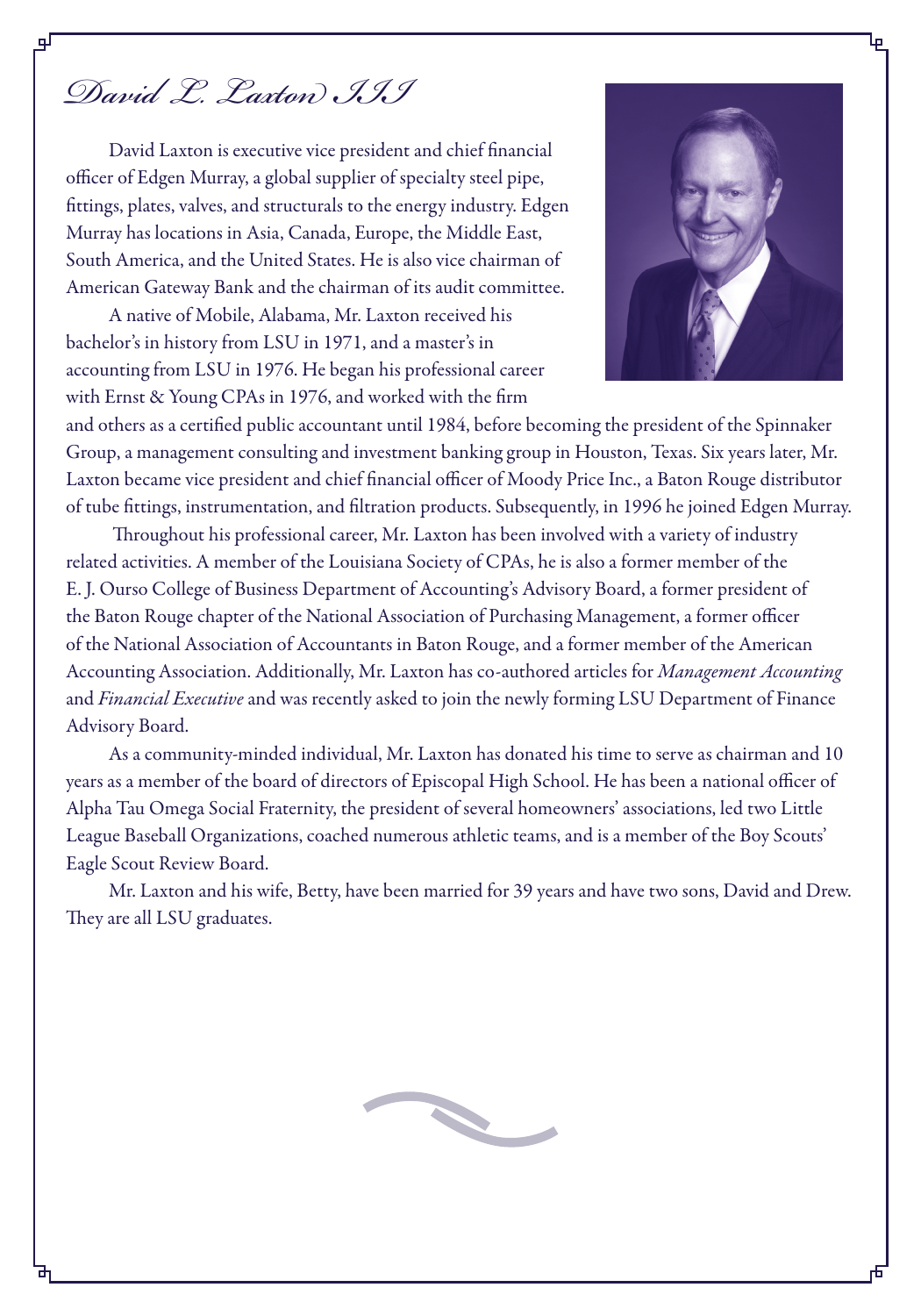*Reflections*

цI

My introduction to LSU occurred on Halloween night, 1958, in Mobile, Alabama. While "trick or treating" with several friends, we stopped at the home of a neighbor, who was an LSU graduate and an ardent fan of the "Fighting Tigers." He invited us into his home where he, his wife, and several friends were listening to a football game. Not just any game but Ole Miss versus LSU! As I listened to that memorable game and saw the excitement in the room, I was hooked. Some years later as a high school senior, I visited the campus for the first time and once again experienced the excitement of that night in 1958. I felt a sense that anything was possible and knew that LSU was the place for me.

My campus memories are a tale of two eras—first, as an undergraduate in the late 1960s and, later, as a married graduate student in the middle 1970s. My years as an undergraduate reflect the restlessness of the campus in the 1960s. Anti-war protests, women's rights issues, racial integration, Free Speech Alley, and mind-altering substances found a way to coexist with long-established traditions like fraternities, sororities, dorm life, music, and of course, football. I spent a lot of time absorbing and enjoying this eclectic mix, but never fully appreciated what was happening at the administrative levels of the University. What a seemingly impossible task they faced to accommodate overwhelming cultural shifts right on campus, while working to evolve the University's role in a rapidly changing world.

Those undergraduate years as a part of the LSU community taught me tolerance and the ability to open my mind in ways that I had never dreamed of. As a history major, experiences in and out of the classroom with such distinguished educators and thinkers as T. Harry Williams and Mark Carleton weaved the role of history as a predictor and reflector of social change directly into what was happening in my personal life at that time. What a ride!

Graduate work in accounting at LSU in the 1970s was a stark contrast to campus life in the 1960s. The restlessness was gone, and the student community seemed much more interested in finding subject majors that would lead to a career. The business school was bursting at the seams, and the number of women in business courses and majors had substantially increased. The number of companies recruiting business students was growing each year.

As a graduate assistant to the Department of Accounting Chairman Vincent "Vince" Brenner, my time was centered on assisting him in his academic research and teaching undergraduate accounting courses—occasionally I got to study! Working with Dr. Brenner, I learned how to allocate time, determine priorities, and meet deadlines. Teaching was a humbling experience and certainly trained me how to handle a sometimes hostile crowd. Most importantly, I learned from Vince that a good sense of humor is a valuable asset—those go on the left as I remember.

Finally, my decision to pursue graduate work in accounting was greatly influenced by my longtime friend and mentor, Herman J. "Monday" Lowe. In addition to all of the professional, civic, and spiritual demands on his time, Monday found the time to teach various courses at LSU. In fact, a course in introductory accounting taught by Monday aroused my interest in business and finance and ultimately my career. It gives me great pleasure to join him in the Hall of Distinction. He always said to me, "You only discover what is possible by attempting the impossible." My experience at LSU reinforced that initial sense that anything was possible and provided the foundation that built my confidence in each attempt.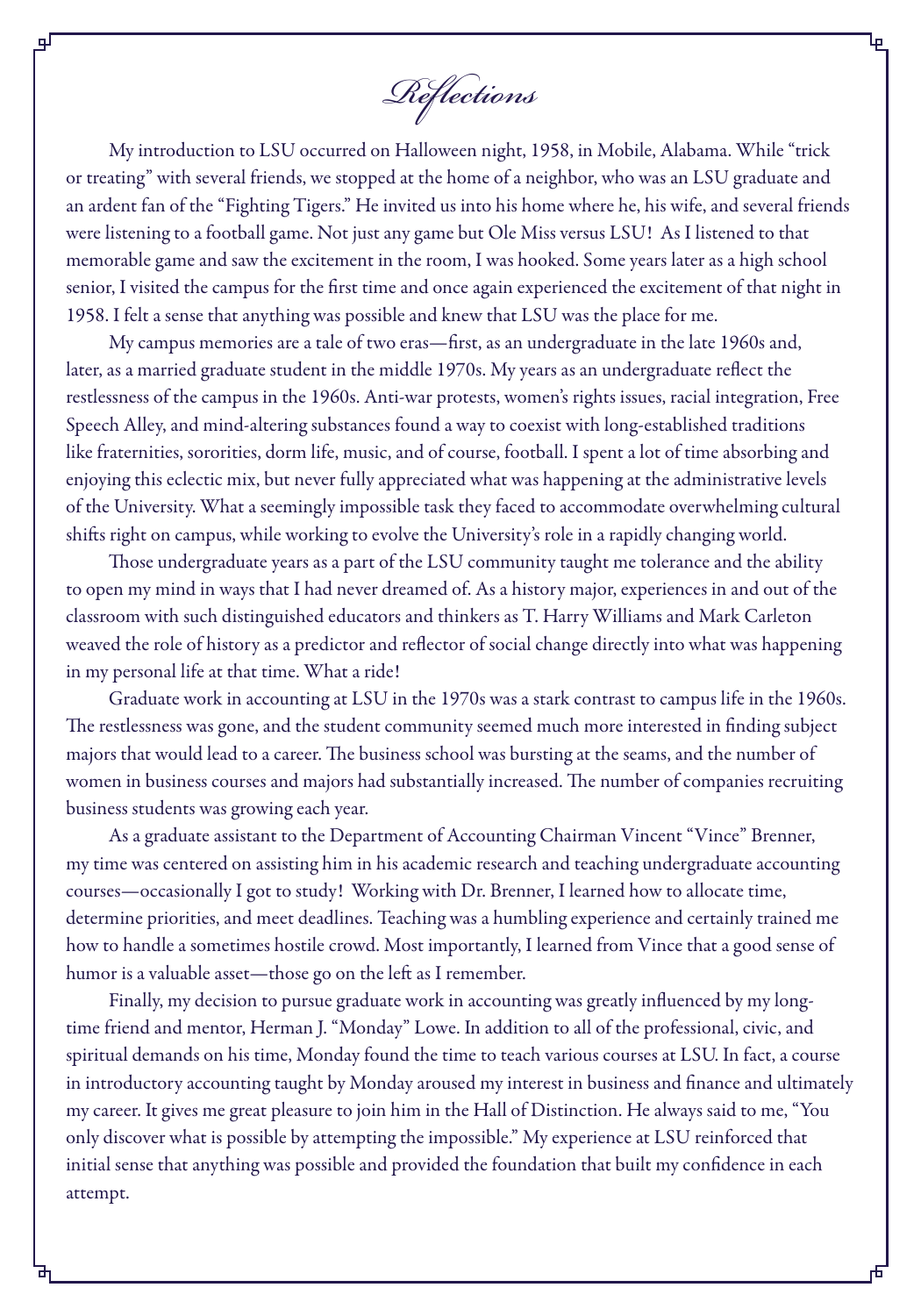*Jerry E. Shea Jr.*

Jerry Shea is the president of The Bayou Companies Inc., the president of Bayou Coating LLC, and the president of Shea Investments Inc. Acquired by Instiuform Technologies Inc. in February 2009, The Bayou Companies now represents that organization's energy and mining division, along with United Pipeline Systems and Corrpro. Bayou Coating, a subsidiary of Stupp Bros. Inc, provides quality pipe coatings on thousands of miles of pipe and hundreds of pipeline projects for customers in the U.S. and around the world.

A native of New Iberia, Louisiana, Mr. Shea received his



bachelor's in petroleum engineering from LSU in 1972, and his MBA from LSU in 1974. He began his professional career with The Bayou Companies after receiving his MBA. In addition to the current positions he holds, Mr. Shea has served previously as president of Bayou Management Services Inc., as general manager of Swanee Natural Gas Corporation, sales manager and vice president of sales for Bayou Pipe Coating Company, vice president of Prime Pipe International, vice president of Commercial Coating Services International, and as vice president of C&L Pipeline Equipment.

Over the course of his career, Mr. Shea has dedicated his time to various professional organizations. From 1980-1987, he served as vice president of Associate Members for the Offshore Pipeline Contractors of America. In 1985, and again in 2000, he was the president of the National Association of Pipe Coating Applicators (NAPCA). Additionally, he served for 10 years as a member of NAPCA's Board of Directors and was inducted into its hall of fame in April 2008.

 Aside from sitting on the boards of The Bayou Companies Inc. and Stupp Bros. Inc., Mr. Shea has served on the board of trustees for Dauterive Hospital in New Iberia, on the board of directors of The New Iberia Bank, on the advisory board of Regions Bank of Acadiana, and on the board of directors of the New Iberia Chamber of Commerce.

Currently a member of the LSU Board of Supervisors, Mr. Shea served as chairman in 2007 and 2008. He is a member of the LSU Tiger Athletic Foundation, a charter member of the Top 100 Tigers, a member of the LSU Foundation, and an inductee of the LSU Alumni Association's Hall of Distinction. Additionally, Mr. Shea served as chair of the LSU Alumni Association's Board of Directors throughout 1999 and 2000.

Mr. Shea and his wife, Beverly, who is also an LSU graduate, have been married for 36 years and have two sons, Griffin and Patrick.

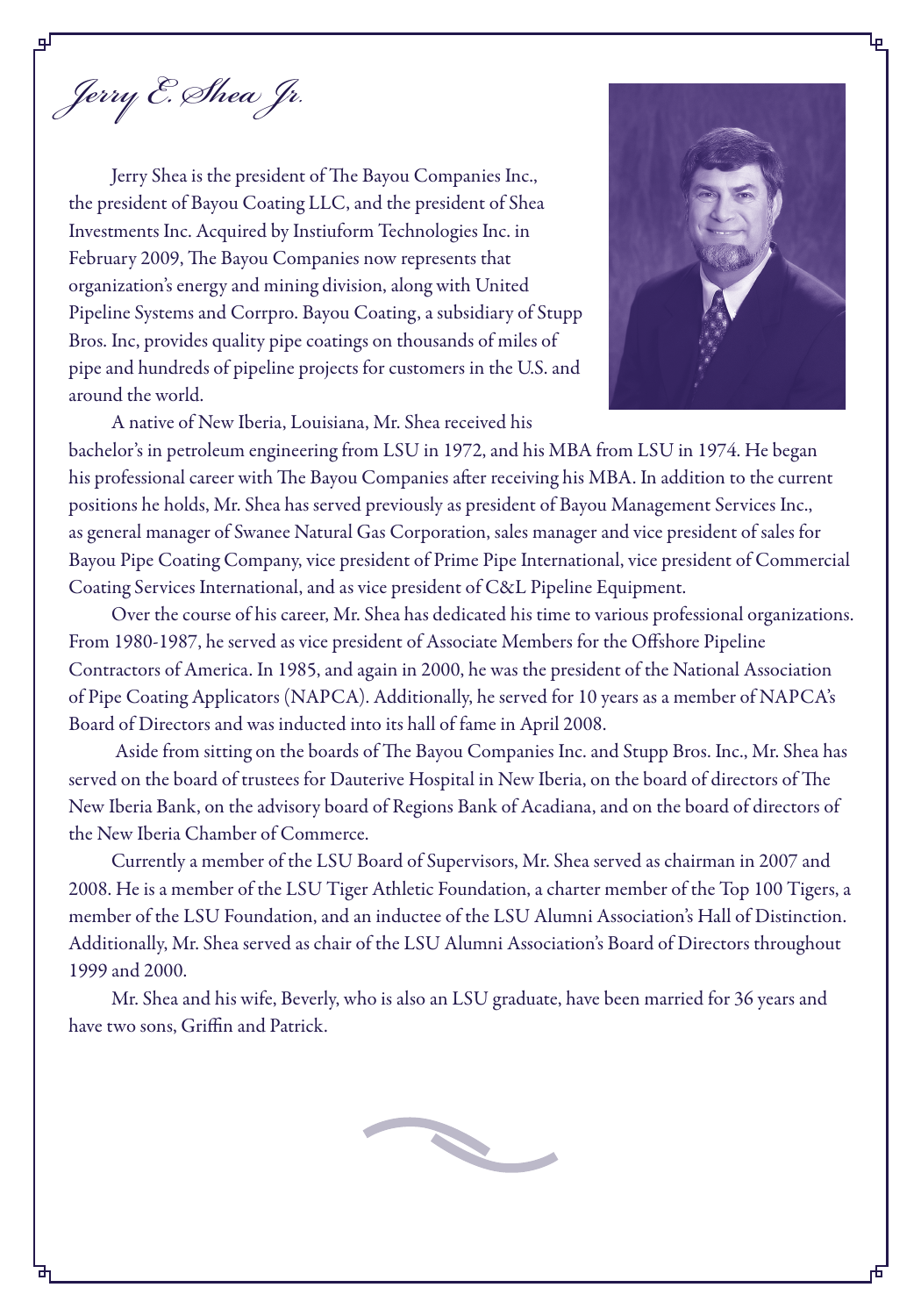*Reflections*

Having attended a small, parochial, all boys school in New Iberia, Louisiana, my first days at LSU in 1968 were quite a change. It was some adaptation having girls in my classes, but there was never any doubt that LSU was where I would attend college. My parents took me to my first LSU football game in 1956, and I had my sights set on Baton Rouge from then on, though mom wanted me to go to Notre Dame. It did not hurt in the decision-making that my dad and uncle, who represented the second generation of our family business, The Bayou Companies, were both petroleum engineering graduates of LSU and that a scholarship was offered in petroleum engineering.

Petroleum engineering was my major, and I had always dreamed of going into the family business but thought testing the waters of working for a major oil company would be wise. For two summers, Union Oil and Texaco gave me good paying jobs, but after working offshore one summer I knew the family business was where I needed to be. Having made that decision, I started taking business courses as electives with the goal of continuing on to get an MBA, which was accomplished in 1974.

Past professors played a big role in my development, and the names Hawkins, Hise, and Kimble in the petroleum engineering department and Scott, Chisholm, and Davidson in business are remembered vividly. These teachers taught a lot more than what was in their respective course. Campus life, including Delta Tau Delta Fraternity, intramural sports, and working part-time at the Petroleum Engineering Blowout School helped form me into the person I am today. Serving as treasurer of the fraternity with an \$85,000 budget and 100 members, collecting and paying bills, and preparing budgets seem today like running a \$10 million business. The experience just can't be duplicated.

One of my sons once asked me, "Dad, where do you go to find a wife?" My answer was of course, "LSU. That is where I found mom!" LSU provided me with the foundation of my family, Beverly, and provided an educational opportunity for one of my two sons. Overkill on LSU probably sent my oldest son out of state to school!

Opportunity is a word I use often. My belief is that we are offered opportunities in life and that we have the freewill to pick and choose those we wish to pursue and those we pass on. LSU gave me many opportunities and helped prepare me for their pursuit. The education, friends, acquaintances, contacts, and experiences gained through LSU during and after my time spent in Baton Rouge have provided the basis for any success achieved to date.

Beverly and I believe in giving back. Education has always been at the top of our list, with LSU being at the very top. There is no way, no amount of money, or time that can repay what we were given in the form of a total educational experience. Our involvement with the LSU Alumni Association, TAF, the LSU Foundation and, more recently, the LSU Board of Supervisors has reaped many more rewards than the time, talent, and treasure given.

It is a tremendous honor to be inducted into the E. J. Ourso College of Business Hall of Distinction. Success in business does not come through one individual but takes a team effort. I thank my grandfather, my dad, and uncle for giving my brother, my cousin, and me the opportunity to take a group of small oilfield service companies and grow them into the businesses they are today and my mother, Beverly, and my sons for putting up with the amount of time spent away from family chasing my dream.

Never look back. Take the best opportunities presented and run with them. "FOREVER LSU."

.

qГ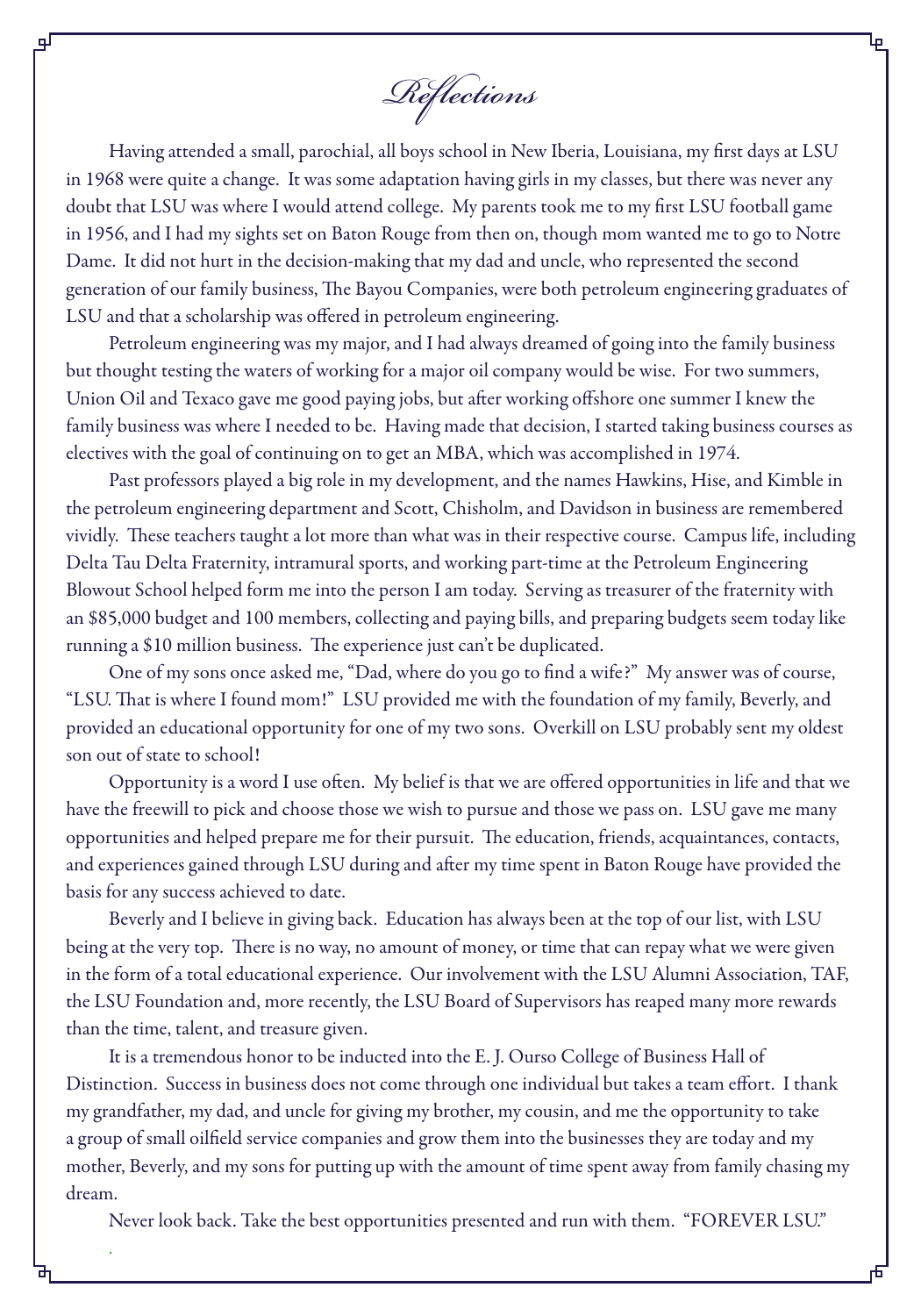*Christel C. Slaughter, PhD*

Christel Slaughter is a principal in SSA Consultants, a Baton Rouge-based, nationally-recognized management consulting and organizational development firm established in 1970 that has provided services to hundreds of organizations across the U.S. and Canada. Its clients include Fortune 200 publicly-traded, privatelyheld, not-for-profit, and government organizations.

A native of New Orleans, Louisiana, Ms. Slaughter received her doctorate in systems management and organization design from LSU in 1979. She began her professional career as a faculty member at LSU, where she spent seven years prior to joining SSA in 1983. As a student at LSU, Ms. Slaughter was named to the Academy of



Management Doctoral Consortium as one of the top 35 doctoral students in the nation. At the time of her graduation, she had already published 20 articles and cases and had presented her dissertation research at the London School of Economics.

Throughout her career with SSA Consultants, Ms. Slaughter has been instrumental in guiding and implementing strategic direction for hundreds of organizations, regionally and worldwide. Some of her work has included the cultural and organizational transformation of a publicly-traded community bank, designing and implementing an award-winning customer service program for a large healthcare institution, developing and conducting a diversity awareness program for a multi-national chemical plant, and designing integration strategies for the state of Louisiana's multi-billion dollar coastal protection and restoration efforts.

In addition to her professional duties, Ms. Slaughter is the chairman of the Federal Reserve Bank New Orleans Branch Board of Directors, a board member of the Baton Rouge Area Foundation, chairman of Advance Baton Rouge, and a board member of the Pennington Medical Foundation.

In addition to teaching in the LSU Flores MBA Program, Ms. Slaughter is a past chair of the Louisiana Business & Technology Center's Advisory Board, is a member of the Forever LSU campaign, a past-president of the Rotary Club of Baton Rouge, and was a torchbearer for the 1996 Summer Olympic Torch Run. Last year, she was awarded the Brotherhood Sisterhood Award of Greater Baton Rouge.

Ms. Slaughter and her husband, E. J. Ourso College Dean's Advisory Council Member and Louisiana Business Building Oversight Committee Co-Chair Bill, have been married for 27 years and have three sons between them—Will, Michael, and David.

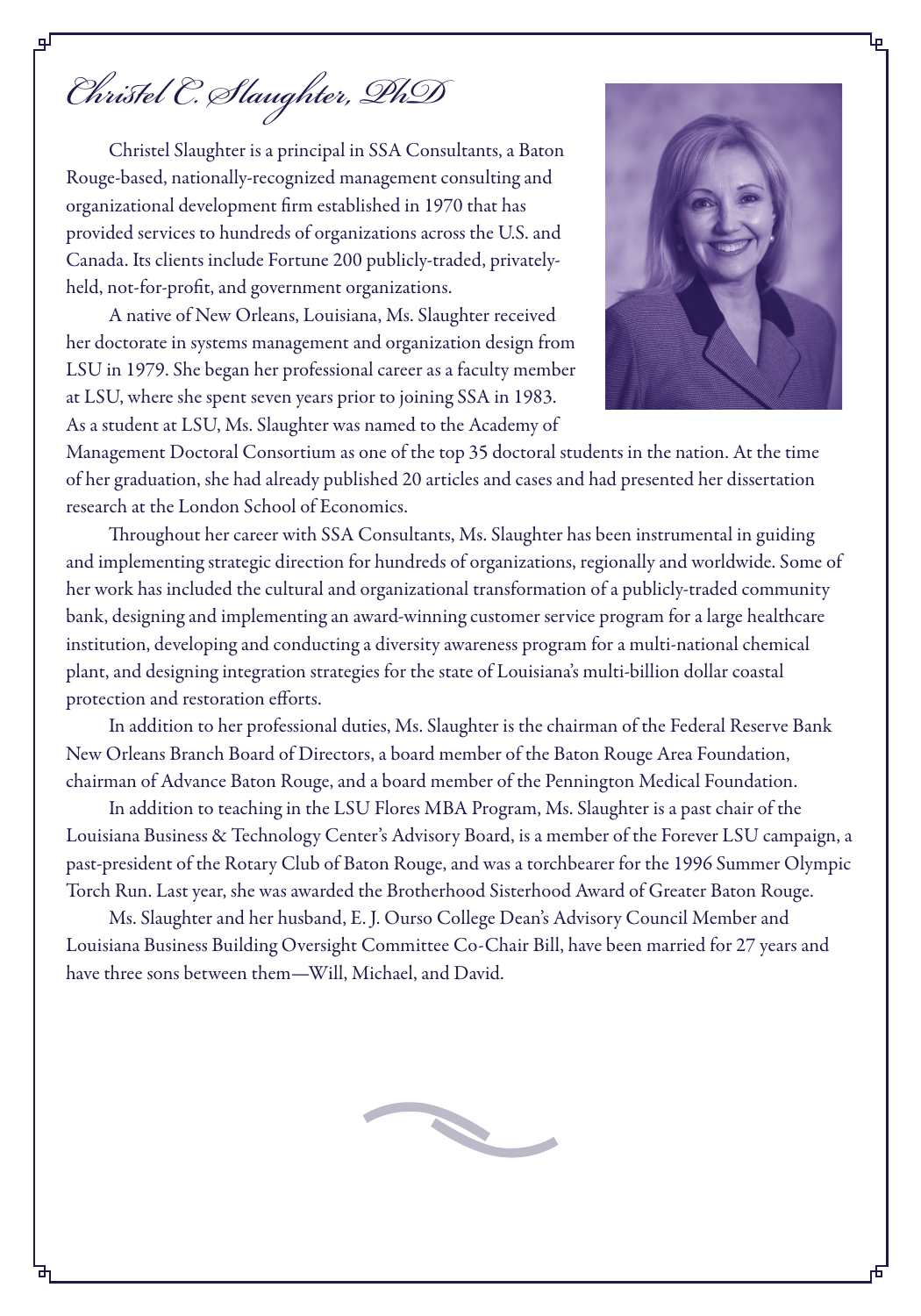*Reflections*

There are very few awards that can be more meaningful than to be honored by one's alma mater. I was only 17 years old when I arrived on the Louisiana State University campus, and I was smitten with higher education. The college of business was a haven for me, and my undergraduate years seemed to fly by. When my statistics teacher and future major professor suggested that I enter the PhD program, I was hooked. The faculty roster in the Department of Management in the late 70s read like a list of Who's Who in the field of research into human behavior and organizational dynamics. Megginson, Lesikar, Gray, Harris, Oliva, and Peters were just a few of the superstars who served as presidents of the Academy of Management, Society of Decision Sciences, or were noted authors and researchers in their fields.

I was not only quite young, but I was a female in a world dominated by men. Yet with the contacts and mentoring of the faculty in the marketing and management departments, doors were opened to me and opportunities abounded. I was able to meet and learn from the top professors at Columbia, Harvard, and the Kellogg School. I was given great insight into how the academic, research, and consulting fields could combine so that the organization would become the learning lab for students and faculty and that the research that would take place would benefit the company or industrial sector. Although I was given offers from top universities, due to family reasons, I stayed at LSU as a visiting assistant professor. I was privileged to teach all but one course in the management undergraduate curriculum and many on the graduate level.

In the early 80s I was offered a position "across the street" to do consulting and teaching in a relatively new program called the Governmental Services Institute in Continuing Education. It was there that I was introduced to a dashing young professor named Bill Slaughter, and we all know the rest of that story.

Although I left the University to pursue full-time consulting at SSA Consultants in the early 80s, I continued to work in various capacities to help LSU reach its goal to be a top tier university. I have been honored to serve on three dean selection panels, address a college commencement exercise, and am currently chair of the Swine Palace Productions Board, which has been nationally recognized and is one of the few equity acting programs in a major university setting in the country.

Finally, as I reflect on those who have made a difference in my life, I must thank my parents. My father, who frequently told me that "the only thing people cannot take away from you is your education and your reputation;" my mother, who passed on her love of learning; my wonderful husband, who continues to be a role model and who provides incredible support to me; Will and Betsy, Michael and Holly and their beautiful children, and David, who inspire me everyday to be the best person that I possibly can be.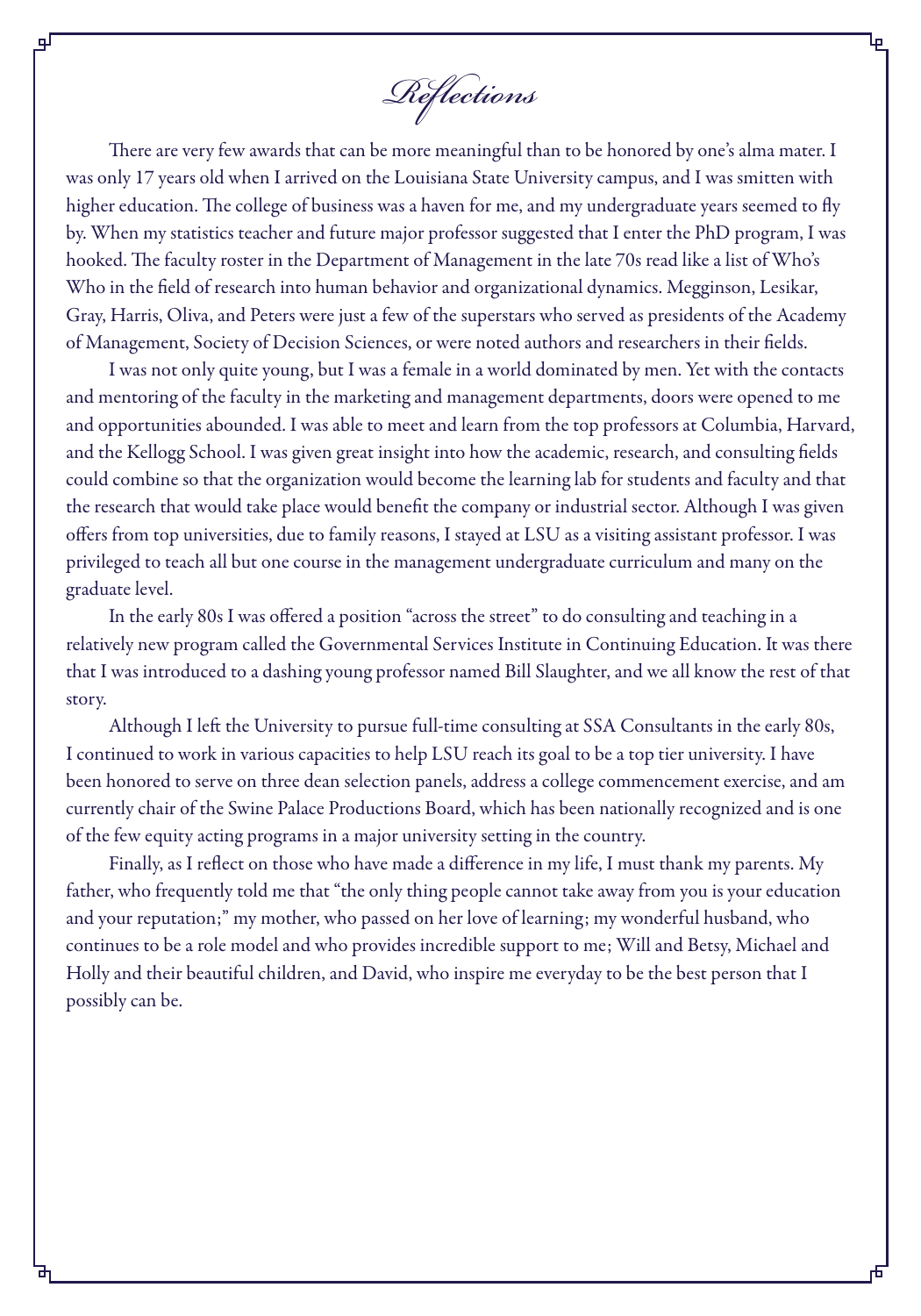# PAST INDUCTEES OF THE E. J. OURSO COLLEGE OF BUSINESS

*Hall of Distinction*

## 2009

qГ

William F. Borne Maurice J. Coleman Jonathan E. Martin Roy O. Martin III Richard E. Matheny

#### 2008

Edward A. Landry Peggy B. Scott James D. Shelton

# 2007

Ross J. Centanni Jr. Laura Alexander Leach Doyle Z. Williams

#### 2006

James M. Bernhard Jr. James E. Maurin Jeffrey N. Springmeyer

## 2005

Joseph L. Herring Patricia C. Hewlett Bartholomew F. Palmisano

#### 2004

Eduardo Aguirre Jr. John C. Hamilton William S. Slaughter III

#### 2003

John Q. Barnidge J. Gerard Jolly Eddie J. Jones Roger H. Ogden Kathryn M. Sullivan

#### 2002

Ļρ

Richard F. Gill Harry T. Hawks D. Martin Phillips Kay G. Priestly Frederick E. Wolfert

#### 2001

Kerry D. Brandon Jake Lee Netterville Julian & Sidney Carruth E. Robert Theriot III

#### 2000

Herman J. Lowe Norman V. Kinsey Joseph H. Campbell

#### 1999

E. R. Campbell Randy L. Ewing Ronald A. Laborde

#### 1998

Carol A. Calkins U.J. LeGrange A. Emmet Stephenson Jr.

#### 1997

Aaron Beam Jr. J. Terrell Brown Robert F. Kelley Bernard F. Sligar William W. Rucks IV

#### 1996

James C. Flores Robert S. Greer Sr. Susan Meredith Phillips G. Lee Griffin